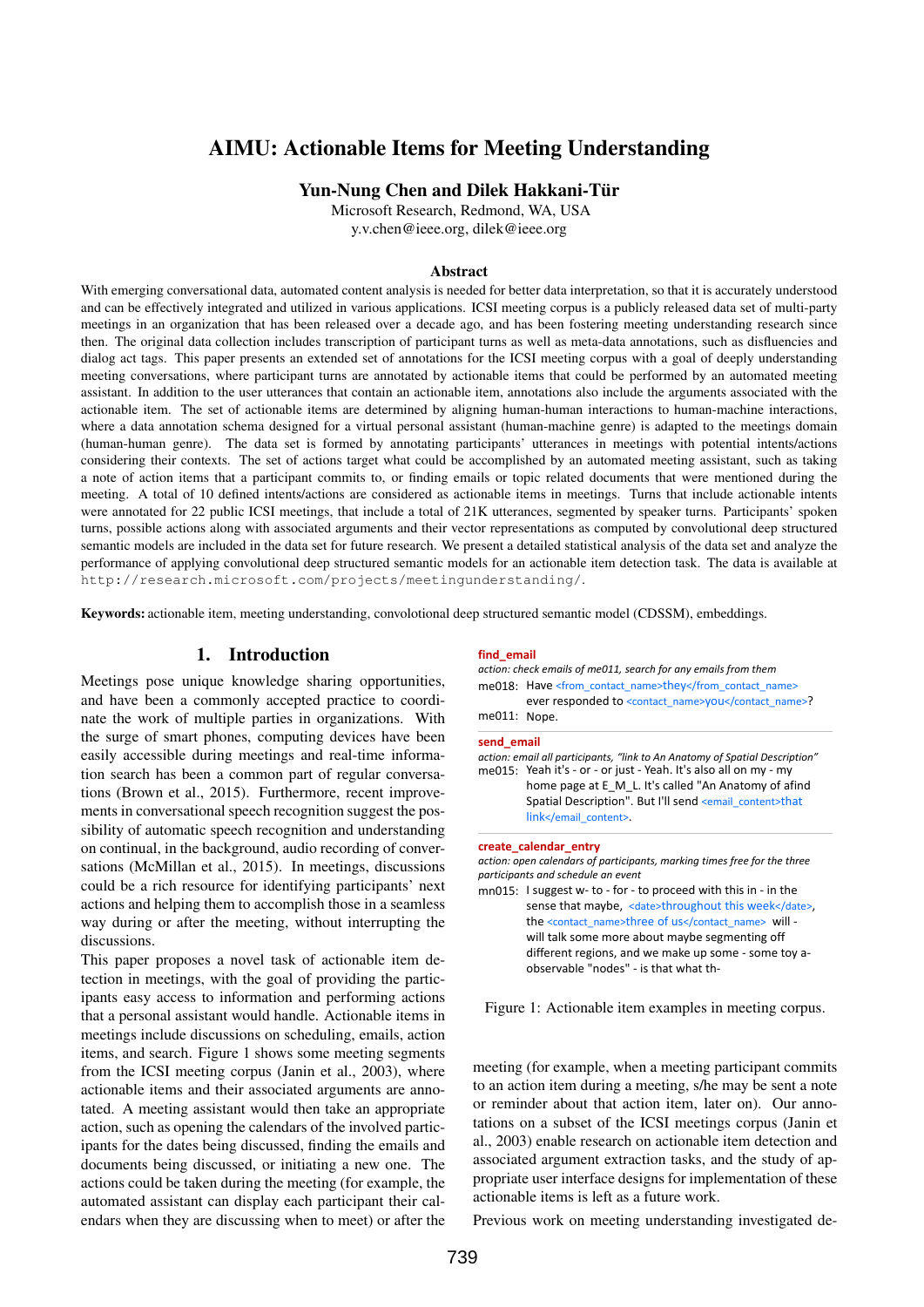tection of decisions (Bui and Peters, 2010; Fernández et al., 2008), action items (Yang et al., 2008), agreement and disagreements (Galley et al., 2004; Hillard et al., 2003), and summarization (Riedhammer et al., 2010; Xie et al., 2009; Chen and Metze, 2013). Our task is closest to detection of action items, actually, action items are considered as a subgroup of actionable items that can be actionable in the form of reminders or to do lists.

## 2. AIMU Data Set

The actionable items annotations are performed on a subset of the ICSI meeting corpus (Adam Janin and Wooters, 2004a; Adam Janin and Wooters, 2004b), where 22 meetings that were used as test and development data sets in previous work (Janin et al., 2003; Ang et al., 2005) are included for the actionable item detection task<sup>1</sup>. These include three types of weekly meetings, Bed, Bmr, and Bro, which include regular project discussions between colleagues and conversations between students and their advisers<sup>2</sup>. The meeting types and associated data sizes are shown in Table 1, and the meeting types are detailed as below as also described in the ICSI meeting corpus data collection documentation (Janin et al., 2003).

| Name $\vert$ Type |                           | $#$ Utt |
|-------------------|---------------------------|---------|
| Bed               | Even Deeper Understanding | 4.544   |
| Bmr               | Meeting Recorder          | 9.227   |
| Bro               | Robustness                | 7 264   |

Table 1: The data set description

- Even Deeper Understanding meetings focus mainly on issues in natural language understanding and neural theories of language.
- Meeting Recorder meetings are concerned mostly with the ICSI meeting corpus data collection project, but include some discussions of more general speech research.
- Robustness meetings focus on signal processing techniques to compensate for noise, reverberation and other environmental issues in speech recognition.

## 3. Semantic Intent Schema

To collect actionable resources in meetings, we annotate each utterance that can trigger an actionable item with the corresponding intent and associated arguments (i.e., slotfillers).

Although utterances in the human-human genre are more casual and include conversational terms, some intents and the terms related to the actionable item, such as dates, times, and participants are similar in terms of form and content to the ones in human-machine genre. Figure 2 shows utterance examples with the same intents,

create calendar entry, from different genres (humanmachine v.s. human-human). Therefore, we apply the semantic intent schema for an intelligent assistant to meeting conversations.

#### **Human-Machine Genre**

|                   | create calendar entry schedule a meeting with                             |  |  |
|-------------------|---------------------------------------------------------------------------|--|--|
|                   | <contact_name>John</contact_name>                                         |  |  |
|                   | <start time="">this afternoon</start>                                     |  |  |
| Human-Human Genre |                                                                           |  |  |
|                   | create_calendar_entry how about the <contact_name>three of</contact_name> |  |  |
|                   | us discuss this later                                                     |  |  |
|                   | <start time="">this afternoon</start> ?                                   |  |  |



We chose five domains that may contain actions triggered by utterances in meetings, where there are total 10 intents in these domains. Table 2 shows the detailed schema and description.

### 4. Annotation Agreement

Randomly selected two meetings were annotated by two annotators, and we tested the agreement for three meeting types using Cohen's Kappa coefficient (Cohen and others, 1960). The agreements are shown in Table 3.

• Actionable Utterance Agreement

We treat 10 defined actions as positive and others as negative (binary) to compute the actionable utterance agreement. The average agreement about whether an utterance includes an actionable item is 0.644.

• Action Type Agreement

To deeply analyze action types cross annotators, we compute the agreement on the actionable utterances that both annotators agree with (positive). The average agreement is 1.000, indicating that both annotators always decide on the same action if they both agree that there is an action in this utterance. It also suggests that most actions may not be ambiguous.

• Overall Agreement

We treat 10 actions and others as total 11 considered labels, and the average agreement about the annotations is 0.673, showing that the actionable items are consistent across human annotators.

### 5. Statistical Analysis

Actionable items were manually annotated based on the designed schema. There are total 318 turns annotated with actionable items, which account for about 1.5% of all of the turns. The detailed numbers are shown in Table 4, where the number of actionable utterances in Bed meetings are much more than ones in Bmr and Bro meetings. It suggests that the number of actionable utterances may depend on the meeting type. For example, a project status update meeting usually contains more actionable items about reminders, so there is a difference across meeting types and across meeting groups.

 $1$ The data is available at  $h \text{ttp://}$ research.microsoft.com/projects/ meetingunderstanding/.

 ${}^{2}$ Bed (003, 006, 010, 012), Bmr (001, 005, 010, 014, 019, 022, 024, 028,030), Bro (004, 008, 011, 014, 018, 021, 024, 027)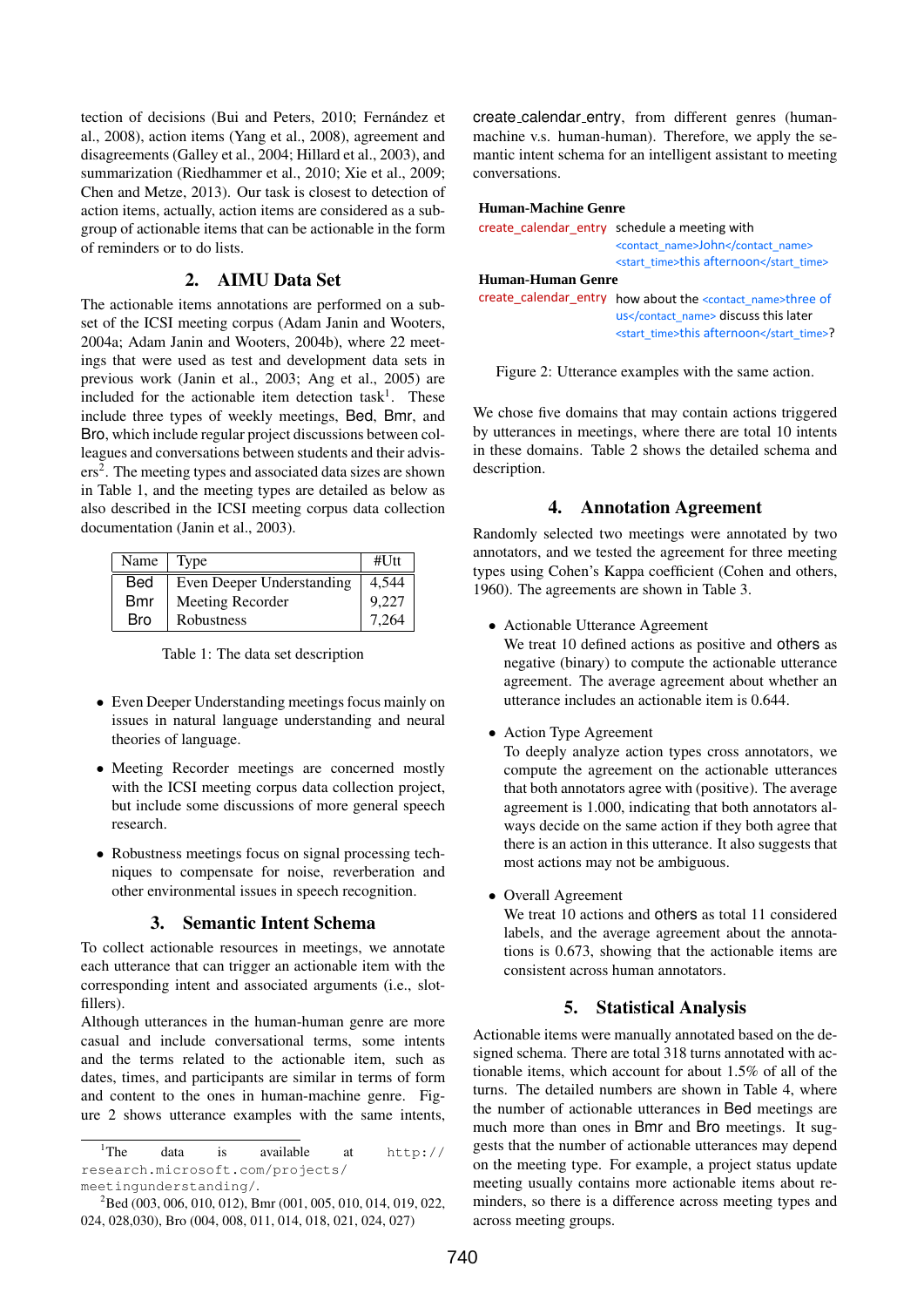| Domain        | Action   |                                                                                              | Description                                                            |  |
|---------------|----------|----------------------------------------------------------------------------------------------|------------------------------------------------------------------------|--|
|               |          | find_calendar_entry                                                                          | check the calendar of participants to find a specific event            |  |
|               | Intent   | create_calendar_entry                                                                        | create a new event in the opening period of participants'<br>calendars |  |
|               |          | open_agenda                                                                                  | check the meeting agenda                                               |  |
|               |          | add_agenda_item<br>create a new entry for the meeting agenda                                 |                                                                        |  |
|               |          | contact_name                                                                                 | owners of the targeted calendars                                       |  |
| Calendar      |          | exact date or generic descriptions like "tomorrow" or<br>start_date, end_date<br>"yesterday" |                                                                        |  |
|               |          | start_time, end_time                                                                         | exact time or generic descriptions like "afternoon"                    |  |
|               | Argument | entry_type                                                                                   | e.g. "meeting", "talk", "discussion"                                   |  |
|               |          | title                                                                                        | the meeting goal, e.g. "discussion on finite state automaton"          |  |
|               |          | absolute_location                                                                            | exact location                                                         |  |
|               |          | implicit_location                                                                            | implicitly described location                                          |  |
|               |          | agenda_item                                                                                  | the content of the agenda item                                         |  |
|               | Intent   | create_reminder                                                                              | create a reminder of participants                                      |  |
|               | Argument | contact_name                                                                                 | the person who should get the reminder or                              |  |
|               |          |                                                                                              | the speaker when note taking                                           |  |
| Reminders     |          | reminder_text                                                                                | the reminder content, also could be a referral                         |  |
|               |          | start_date                                                                                   | targeted date/meeting reference; exact time or                         |  |
|               |          |                                                                                              | generic descriptions                                                   |  |
|               |          | start_time                                                                                   | exact time or generic descriptions                                     |  |
|               | Intent   | send_email                                                                                   | initialize an email to someone                                         |  |
|               |          | find_email                                                                                   | search the specific content from email                                 |  |
|               |          | make_call                                                                                    | dial a phone call to someone                                           |  |
| Communication |          | contact_name                                                                                 | person/people who will be contacted                                    |  |
|               |          | email_subject                                                                                | what the email is about                                                |  |
|               | Argument | email_content                                                                                | what to include in the email (could also be                            |  |
|               |          |                                                                                              | a description, such as "the paper")                                    |  |
|               |          | from_contact_name                                                                            | the email sender (could be the speaker of the utterance)               |  |
| OnDevice      | Intent   | open_setting                                                                                 | launch the setting of devices (e.g. computer, projector)               |  |
|               | Argument | setting_type                                                                                 | the type to modify                                                     |  |
| Search        | Intent   | search                                                                                       | retrieve information through the search engine                         |  |
|               | Argument | query_term                                                                                   | word sequence to search for                                            |  |

Table 2: The description of the semantic intent schema for meetings

| Agreement  | Bed003 | Bed010 | Average |
|------------|--------|--------|---------|
| Actionable | 0.699  | 0.642  | 0.644   |
| Type       | 1.000  | 1.000  | 1.000   |
| Overall    | 0.70   | 0.646  | 0.673   |

Table 3: Annotation agreement during different settings.

| Meeting    | #Utt   | #Utt w/ Actions | Percentage |
|------------|--------|-----------------|------------|
| Bed        | 4,544  | 192             | $4.2\%$    |
| <b>Bmr</b> | 9,227  | 116             | 1.3%       |
| <b>Bro</b> | 7,264  | 110             | 1.5%       |
| Total      | 21,035 | 318             | $1.5\%$    |

Table 4: The annotation statistics

Figure 3 shows actionable item distribution in the meeting corpus, where it can be found that different types of meetings contain slightly different distribution of actionable items, but some actions frequently occur in all meetings, such as create single reminder and find\_calendar\_entry. Some actions such as open\_setting and make call rarely appear in all meetings.

## 6. Intent & Utterance Embeddings

In addition to the data set, we also include trained intent and utterance embeddings into the data set, which can provide additional features for researchers to utilize or further explore. We perform convolutional deep structured semantic models (CDSSM) to train vector embeddings for this task (Huang et al., 2013; Shen et al., 2014; Chen et al., 2015a), where with all utterance-action pairs, a set of parameters is optimized based on an objective. The objective is to minimize the distance between utterance embeddings and the corresponding intent embeddings in the continuous latent space, so that the vector embeddings can be used as features to represent utterances and intents. The models with two directions for optimization are performed, a predictive model and a generative model (Chen et al., 2015a). The predictive model estimates the probability of each action given an utterance, while the generative model estimates the probability of generating an utterance based on an action.

The CDSSM embeddings have been used as features for training task-specific models (Belinkov et al., 2015; Gao et al., 2014; Chen et al., 2014; Chen and Rudnicky, 2014;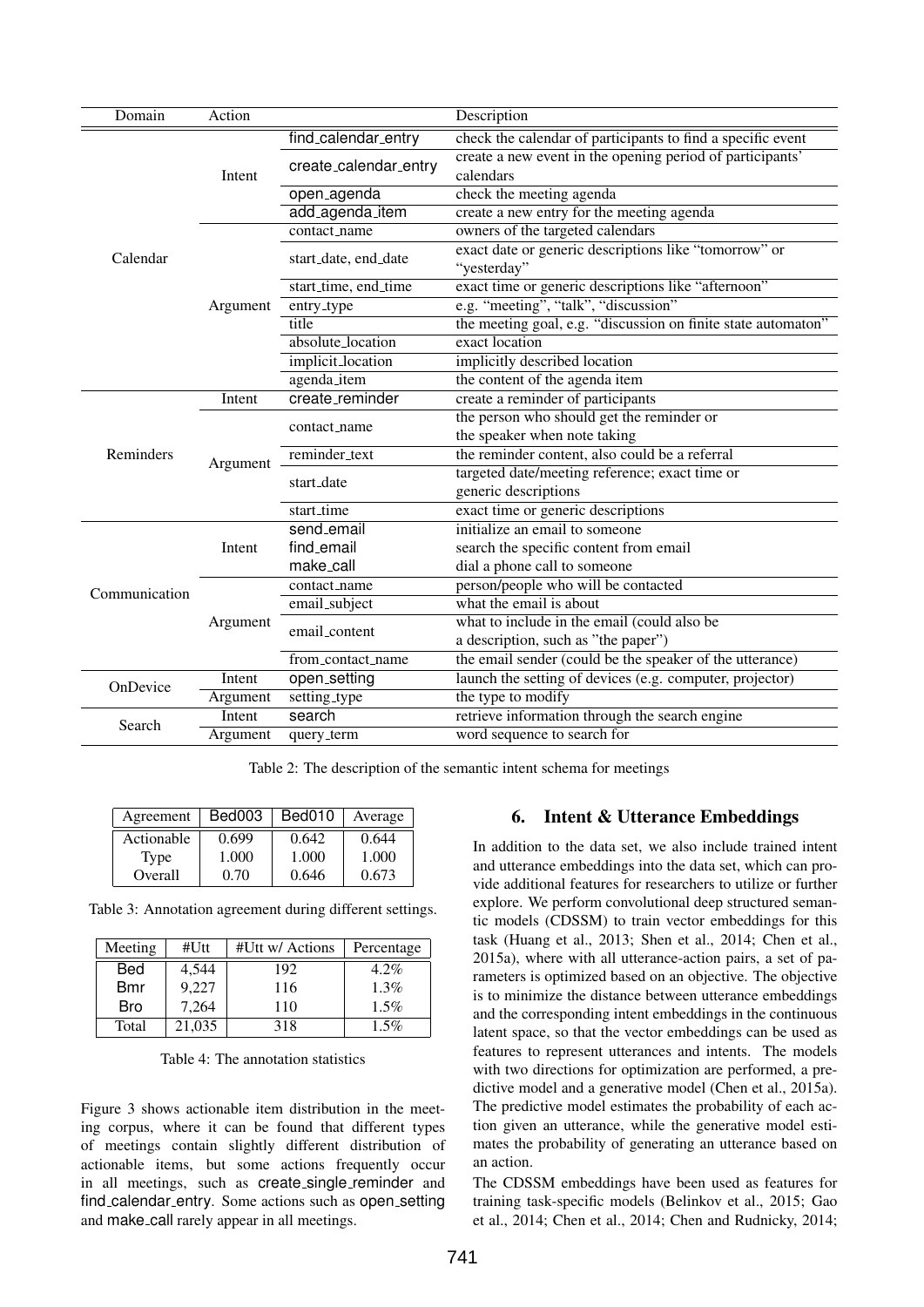

Figure 3: Action distribution for different types of meetings.

Chen et al., 2015b). Here we train an SVM with RBF kernel using the provided embeddings, and show the actionable item detection performance in Table 5. Comparing with baseline lexical features and other semantic embeddings (Le and Mikolov, 2014), the CDSSM embeddings perform better. The performance can be viewed as a starting point of the actionable item detection task. The CDSSM embeddings can be combined with other features and may improve the current state-of-the-art performance (Chen et al., 2016).

|                 | <b>AUC</b>                    |       |
|-----------------|-------------------------------|-------|
| <b>Baseline</b> | N-gram $(N = 1, 2, 3)$        | 52.84 |
|                 | Paragraph Vector from doc2vec | 59.79 |
| Proposed        | <b>CDSSM: Predictive</b>      | 64.33 |
|                 | <b>CDSSM:</b> Generative      | 65.58 |
|                 | <b>CDSSM: Bidirectional</b>   | 69.27 |

Table 5: Actionable item detection performance on the area of the precision-recall curve (AUC) (%).

### 7. Conclusions

This paper illustrates a novel task, actionable item detection. We publish a data set containing 22 ICSI meetings along with annotated actions, associated arguments, and vector representations for this goal. The annotation utilizes an adapted semantic intent schema based on the design of conversational agents. The detailed statistical analysis of the data set and the baseline performance of currently provided vector representations are presented and suggests a research direction for exploration.

### 8. Acknowledgements

Place all acknowledgements (including those concerning research grants and funding) in a separate section at the end of the article.

### 9. Bibliographical References

- Ang, J., Liu, Y., and Shriberg, E. (2005). Automatic dialog act segmentation and classification in multiparty meetings. In *Proceedings of 2005 IEEE International Conference on Acoustics, Speech, and Signal Processing*, pages 1061–1064.
- Belinkov, Y., Mohtarami, M., Cyphers, S., and Glass, J. (2015). Vectorslu: A continuous word vector approach to answer selection in community question answering systems. In *Proceedings of the 9th International Workshop on Semantic Evaluation, SemEval*, volume 15.
- Brown, B., McGregor, M., and McMillan, D. (2015). Searchable objects: Search in everyday conversation. In *Proceedings of the 18th ACM Conference on Computer Supported Cooperative Work & Social Computing*, pages 508–517. ACM.
- Bui, T. H. and Peters, S. (2010). Decision detection using hierarchical graphical models. In *Proceedings of the ACL 2010 Conference Short Papers*, pages 307–312. Association for Computational Linguistics.
- Chen, Y.-N. and Metze, F. (2013). Multi-layer mutually reinforced random walk with hidden parameters for improved multi-party meeting summarization. In *Proceedings of 14th Annual Conference of the International Speech Communication Association*. ISCA.
- Chen, Y.-N. and Rudnicky, A. (2014). Dynamically supporting unexplored domains in conversational interactions by enriching semantics with neural word embed-